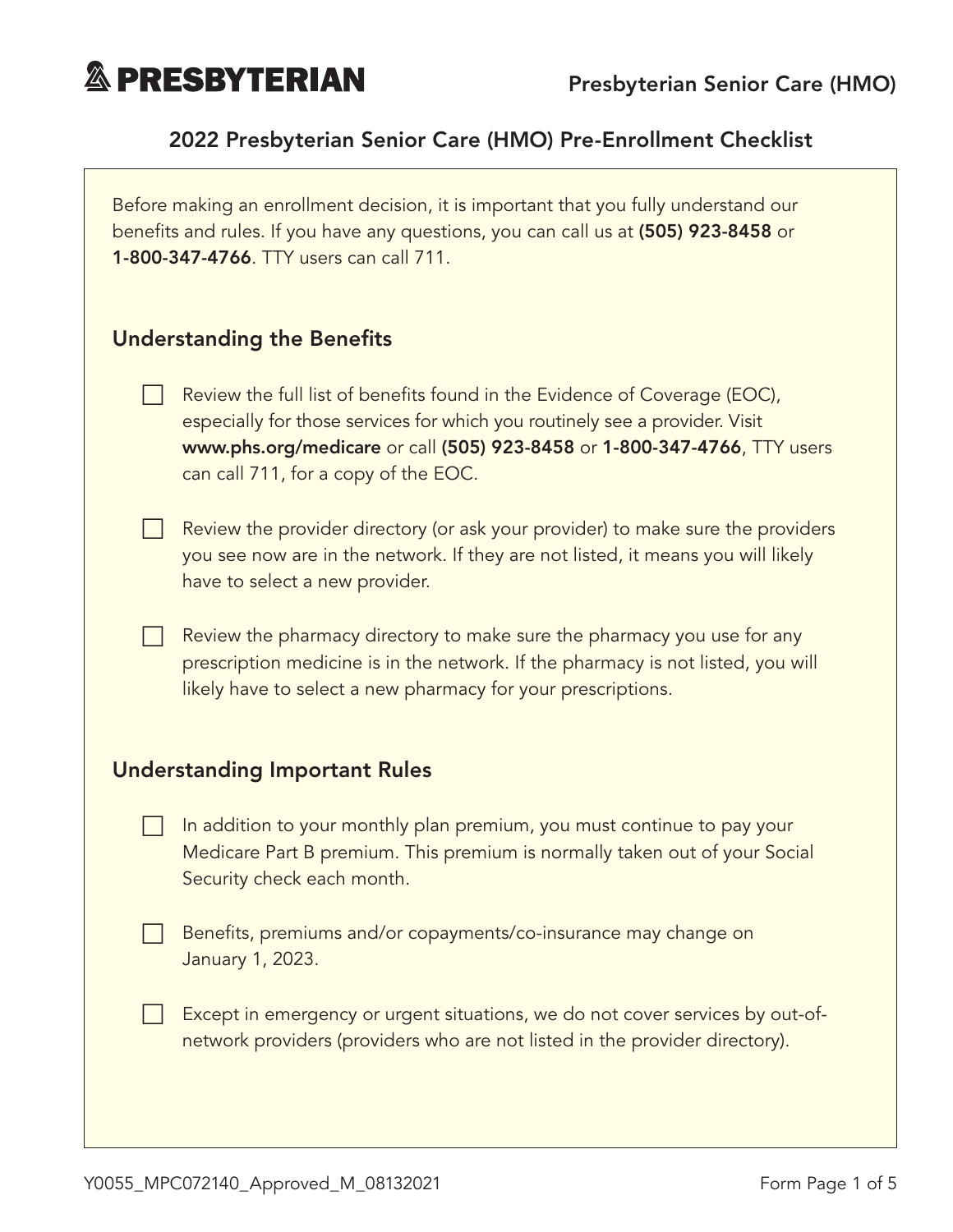# **& PRESBYTERIAN**

### 2022 Presbyterian Senior Care (HMO) Individual Enrollment Request Form

#### Who can use this form?

People with Medicare who want to join a Medicare Advantage Plan

#### To join a plan, you must:

- Be a United States citizen or be lawfully present in the U.S.
- Live in the plan's service area

**Important:** To join a Medicare Advantage Plan, you must also have both:

- Medicare Part A (Hospital Insurance)
- Medicare Part B (Medical Insurance)

#### When do I use this form?

You can join a plan:

- Between October 15 December 7 each year (for coverage starting January 1)
- Within 3 months of first getting Medicare
- In certain situations where you're allowed to join or switch plans

Visit [Medicare.gov](http://Medicare.gov) to learn more about when you can sign up for a plan.

#### What do I need to complete this form?

- Your Medicare Number (the number on your red, white and blue Medicare card)
- Your permanent address and phone number

Note: You must complete all items in Section 1. The items in Section 2 are optional – you can't be denied coverage because you don't fill them out.

#### Reminders:

- If you want to join a plan during fall open enrollment (October 15 – December 7), the plan must get your completed form by December 7.
- Your plan will send you a bill for the plan's premium. You can choose to sign up to have your premium payments deducted from your bank account or your monthly Social Security (or Railroad Retirement Board) benefit.

#### What happens next?

Send your completed and signed form to: Presbyterian Health Plan, Inc. P.O. Box 27489 Albuquerque, NM 87125 Fax: (505) 923-5385

Once we process your request to join, we contact you.

#### How do I get help with this form?

Call Presbyterian Senior Care at (505) 923-8458 or 1-800-347-4766. TTY users can call 711.

Or, call Medicare at 1-800-MEDICARE (1-800-633-4227). TTY users can call 1-877-486-2048.

En español: Llame a Presbyterian Senior Care al (505) 923-5458 o 1-800-347-4766/ TTY 711 o a Medicare gratis al 1-800-633-4227 y oprima el 2 para asistencia en español y un representante estará disponible para asistirle.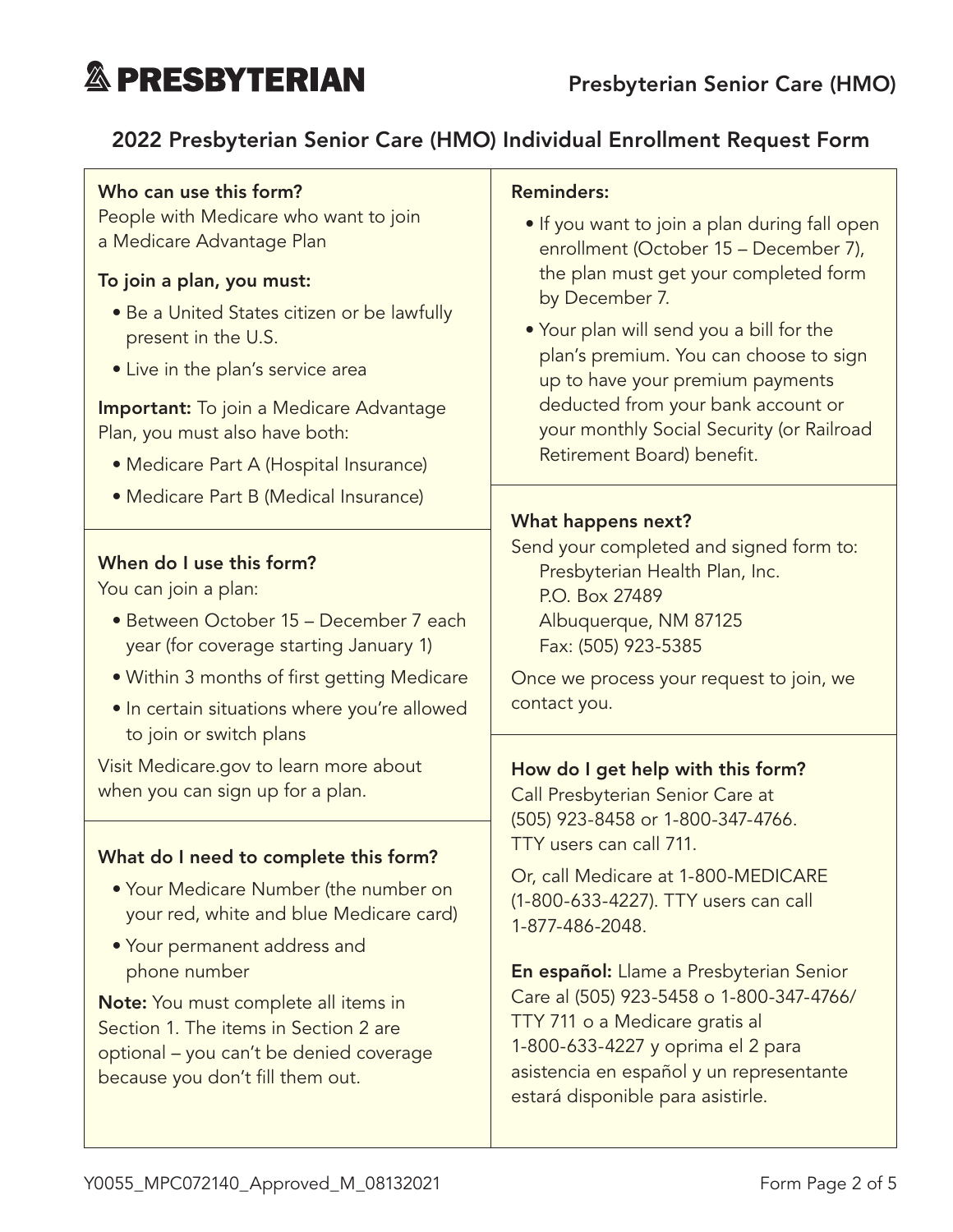

## 2022 Presbyterian Senior Care (HMO) Individual Enrollment Request Form

| Section 1 - All fields on pages 1 and 2 are required (unless marked optional)                                            |                       |  |                      |                   |  |
|--------------------------------------------------------------------------------------------------------------------------|-----------------------|--|----------------------|-------------------|--|
| Select the plan you want to join:                                                                                        |                       |  |                      |                   |  |
| Part D Drugs are included:                                                                                               |                       |  |                      |                   |  |
| Presbyterian Senior Care Plan 2 with Rx - \$0 per month                                                                  |                       |  |                      |                   |  |
| Presbyterian Senior Care Plan 3 with Rx - \$120 per month                                                                |                       |  |                      |                   |  |
| Part D Drugs are not included:                                                                                           |                       |  |                      |                   |  |
| Presbyterian Senior Care Plan 1- \$0 per month                                                                           |                       |  |                      |                   |  |
| <b>Optional Supplemental Benefit:</b><br>Comprehensive Dental - \$9 per month                                            |                       |  |                      |                   |  |
| <b>FIRST Name:</b>                                                                                                       | <b>LAST Name:</b>     |  | Middle Initial:      |                   |  |
| <b>Birth Date:</b><br>___/___/______)<br>(M M / D D / Y Y Y Y)                                                           | Sex:<br>$DM$ $DF$ $($ |  | <b>Phone Number:</b> | Email (optional): |  |
| Permanent Residence Street Address (Don't enter a P.O. Box):                                                             |                       |  |                      |                   |  |
| City:                                                                                                                    | County:               |  | State:               | ZIP Code:         |  |
| Mailing Address, if different from your permanent address (P.O. Box allowed):                                            |                       |  |                      |                   |  |
| City:                                                                                                                    | County:               |  | State:               | ZIP Code:         |  |
| <b>Your Medicare information:</b>                                                                                        |                       |  |                      |                   |  |
| Medicare Number: _ _ _ _ _ _ _ - _ _ _ _ _ _ _                                                                           |                       |  |                      |                   |  |
| Answer this important question:                                                                                          |                       |  |                      |                   |  |
| Will you have other prescription drug coverage (like VA, TRICARE) in addition to<br>Presbyterian Senior Care? □ Yes □ No |                       |  |                      |                   |  |
|                                                                                                                          |                       |  |                      |                   |  |
|                                                                                                                          |                       |  |                      |                   |  |
|                                                                                                                          |                       |  |                      |                   |  |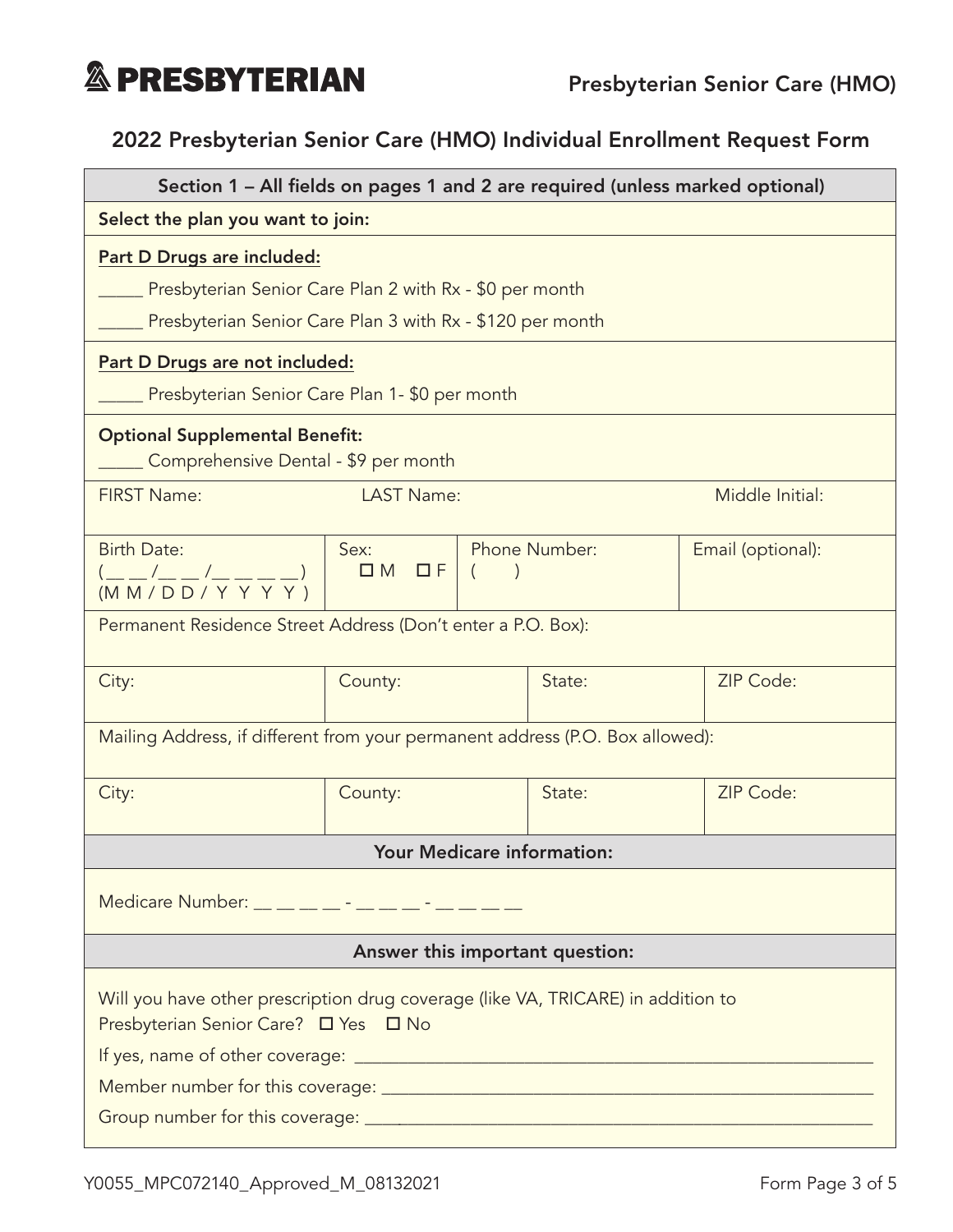**& PRESBYTERIAN** 

#### 2022 Presbyterian Senior Care (HMO) Individual Enrollment Request Form

#### IMPORTANT – Read and sign below:

- I must keep both Hospital (Part A) and Medical (Part B) to stay in Presbyterian Senior Care.
- By joining this Medicare Advantage Plan, I acknowledge that Presbyterian Senior Care will share my information with Medicare, who may use it to track my enrollment, to make payments, and for other purposes allowed by Federal law that authorize the collection of this information (see Privacy Act Statement below).
- Your response to this form is voluntary. However, failure to respond may affect enrollment in the plan.
- The information on this enrollment form is correct to the best of my knowledge. I understand that if I intentionally provide false information on this form, I will be disenrolled from the plan.
- I understand that Presbyterian Senior Care has worldwide emergency/urgent care services.
- I understand that when my Presbyterian Senior Care coverage begins, I must get all of my medical and prescription drug benefits from Presbyterian Senior Care. Benefits and services provided by Presbyterian Senior Care and contained in my Presbyterian Senior Care "Evidence of Coverage" document (also known as a member contract or subscriber agreement) will be covered. Neither Medicare nor Presbyterian Senior Care will pay for benefits or services that are not covered.
- I understand that my signature (or the signature of the person legally authorized to act on my behalf) on this application means that I have read and understand the contents of this application. If signed by an authorized representative (as described above), this signature certifies that:

1) This person is authorized under State law to complete this enrollment, and

2) Documentation of this authority is available upon request by Medicare.

| Signature:                                                                                         | Today's Date:             |  |  |  |
|----------------------------------------------------------------------------------------------------|---------------------------|--|--|--|
|                                                                                                    |                           |  |  |  |
| If you're the authorized representative, sign above and fill out these fields:                     |                           |  |  |  |
| Name:                                                                                              | Address:                  |  |  |  |
| <b>Phone Number:</b>                                                                               | Relationship to Enrollee: |  |  |  |
| <b>Office Use Only:</b>                                                                            |                           |  |  |  |
| Name of staff member, agent, or broker (if assisted in enrollment):                                |                           |  |  |  |
|                                                                                                    |                           |  |  |  |
| How was enrollment received: The Mate Received Date Received:                                      |                           |  |  |  |
| Effective date of coverage: _______________<br><b>Plan ID# Example 2014</b>                        |                           |  |  |  |
| ICEP/IEP: ______________ AEP: ______________ SEP (type): _______________ Not Eligible: ___________ |                           |  |  |  |